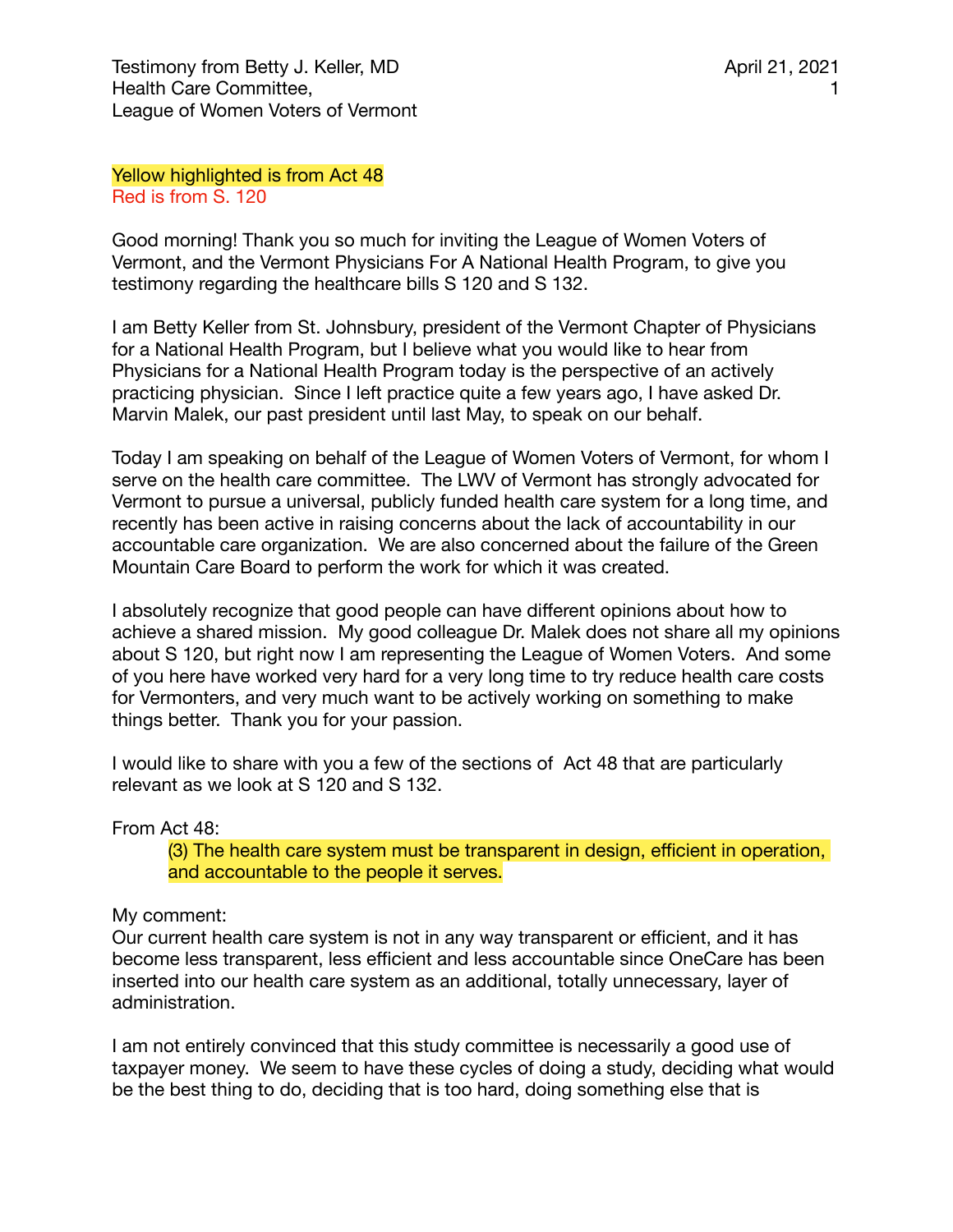Testimony from Betty J. Keller, MD Health Care Committee, League of Women Voters of Vermont

unproven, not getting the result we want, and going back to another study. **However, if you are going to do another study, by all means, here is the most important sentence in S 120, which must be retained: \*\*\*** 

# **Section 2, c, The committee shall consider the following: (2) the efficacy of Vermont's All-Payer Accountable Care Organization Model and the changes to the Model that would be necessary to make health care more affordable for Vermonters or whether an alternative model may be more effective;**

It would be more efficient to cancel the ACO project, or, at a minimum, to not renew it. You don't need a study to review these simple facts:

- ACOs are based on the erroneous premise that people overuse their health care, so you need to make people be more accountable in the care that they seek or the care that they give. People in the United States actually go to the doctor LESS and spend LESS time in the hospital than in developed countries with universal health care - they can't afford to go, because of deductibles and co-pays - but we still spend a lot more on health care than those countries.
- Integration of care and coordination of care are a couple of phrases that are used to speak of purported benefits of an ACO. But you don't need an ACO to Ito do those things in a rural area, with only one hospital and not that many practitioners. Maybe you need to improve the training of your health care workers, or change the culture in the workplace. A uniform electronic medical record would help. Having more money to pay for allied health professionals would help. But mostly you need to allow time in their schedules to talk to each other. That doesn't require an ACO, and an ACO may actually make it harder.
- What we want right now is affordability and access. This ACO has nothing to do with improving access. And there is no way they can improve affordability. It isn't their fault - ACO's can't improve affordability without reducing either access or quality. When any money is saved, it gets split between the clinicians and the administration - it doesn't reduce costs for the patients or for taxpayers. The way to improve affordability is to reduce administrative costs, and an ACO is ADDED administrative costs.
- OneCare is a monopoly.
	- 1) A single private ACO as a monopoly is dangerous: we need a single risk pool, but it must be transparent and accountable, which OneCare is proving it is not and it will fight.
	- 2) Several private ACO's, with defined geographic borders and a monopoly within the borders of each, carries the same risk.
	- 3) Multiple risk-bearing entities competing on the same turf cannot save costs because they will be spending money trying to compete. They will be lemondropping and cherry-picking if at all possible; they will be gaming the system for billing; they will be increasing administrative costs and reducing quality of care, because of the nature of the beast. And in a rural area, this competition would only fracture care instead of coordinating it.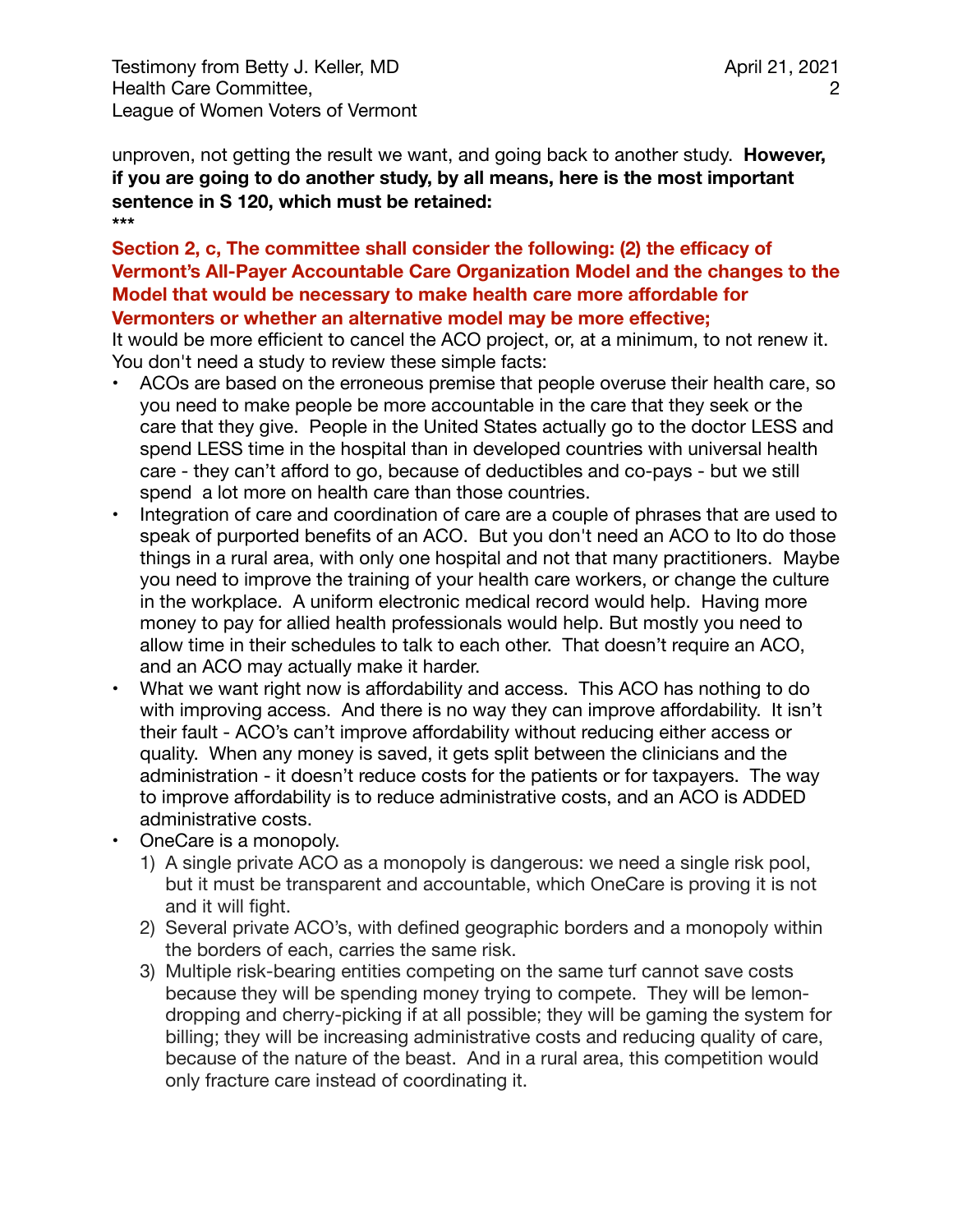# From Act 48:

(4) Primary care must be preserved and enhanced so that Vermonters have care available to them, preferably within their own communities… and the critical access designation of rural hospitals, must be supported in such a way that all Vermonters, including those in rural areas, have access to necessary health services and that these health services are sustainable.

When you talk about "payment reform" and "value-based payments," the payment reform that is really proven - used in multiple countries that spend far less on health care - is global hospital budgets. Global budgets can also be used for other entities, like clinics and long-term care facilities. What the Green Mountain Care Board calls "Global Budgets" are actually impostors. I urge you to get a 5 or 10 minute lesson on what they really are, and teach it to every rural hospital administrator and CFO in the state, and you will see a huge difference in the attitude of rural hospital administrators toward a system that actually used them. That could be a good use of time while this Study Committee is speaking with stakeholders.

#### From Act 48 again:

(10) Vermont's health care system must include mechanisms for containing all system costs and eliminating unnecessary expenditures, including by reducing administrative costs and by reducing costs that do not contribute to efficient, high-quality health services or improve health outcomes. Efforts to reduce overall health care costs should identify sources of excess cost growth.

The mechanism to remove the most obvious unnecessary expenditure and source of excess cost growth would be to eliminate OneCare. I am particularly alarmed at having heard that we won't be able to "test the model" because expenditures related to the pandemic will throw the data off not just for 2020 but for 2021 and 2022. The justification given for renewal despite poor showings, is that we need to give it more time, but here we aren't even going to use this time to evaluate it. I am flabbergasted that this state of fiscally responsible citizens would commit to this project under these circumstances. That we would sacrifice needed health services like addiction services, so that rural hospitals can pay their fee to the ACO, is astounding to me.

#### (11) The financing of health care in Vermont must be sufficient, fair, predictable, transparent, sustainable, and shared equitably.

There will be disruptions someday when we transition to a national health program. I was disappointed that on a federal level so little was done to deal with the health care crisis while we already were moving money around to help companies, families, states and communities weather the economic impact of the pandemic. That would have been the perfect time to take up the federal Medicare for All bill. But here we are. In